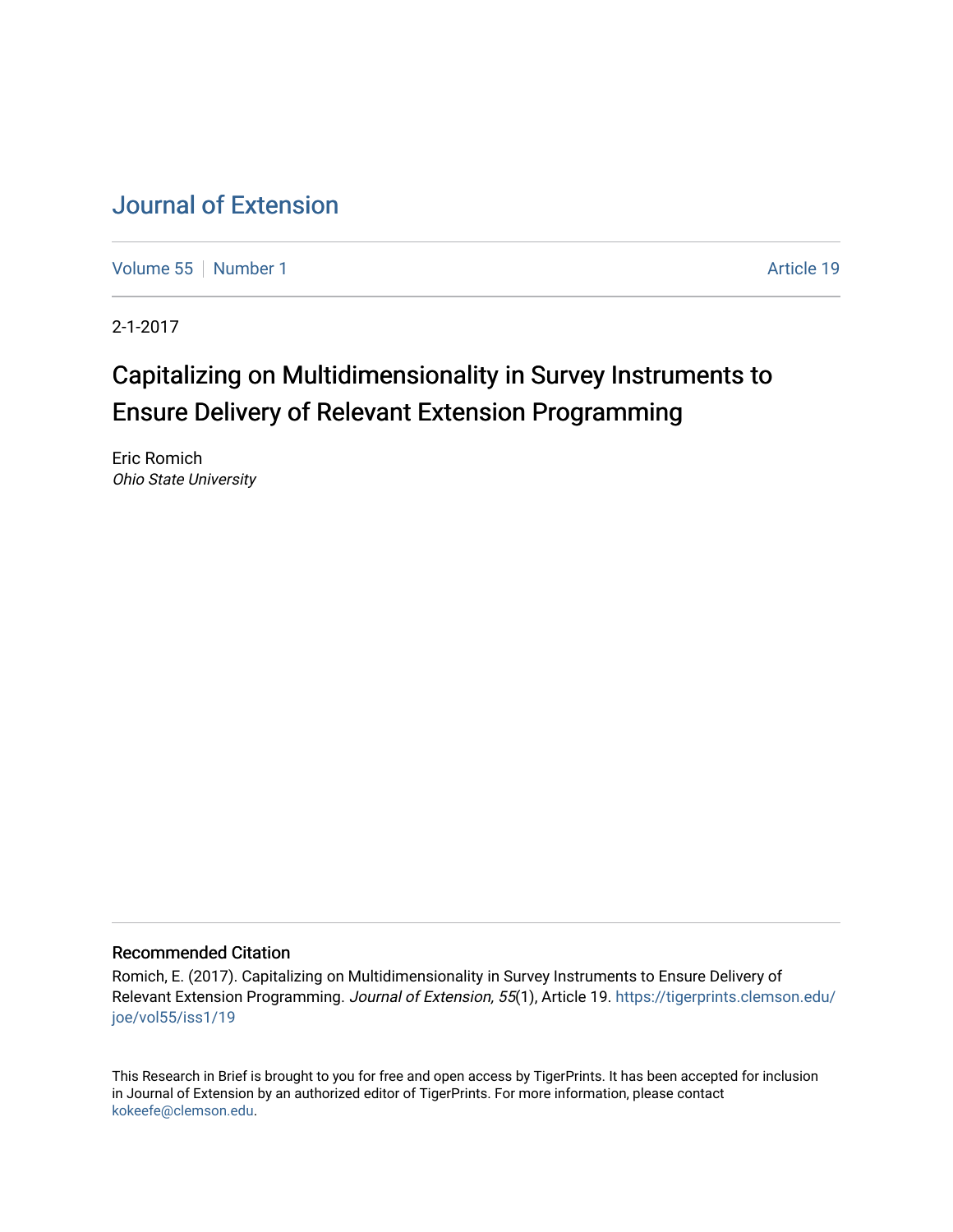

**February 2017 Volume 55 Number 1 Article # 1RIB1 Research In Brief**

# **Capitalizing on Multidimensionality in Survey Instruments to Ensure Delivery of Relevant Extension Programming**

### **Abstract**

At a time when resources are dwindling, Extension must capitalize on the potential of multidimensionality in survey instruments. A research project on wind energy development in Ohio involved a survey instrument that assessed the attitudes and opinions of community members, thereby meeting the needs of local stakeholders. However, responses to a set of peripheral questions on the survey also revealed gaps in community members' knowledge related to wind energy development. This article addresses data resulting from the three peripheral survey questions, the data analysis methods that yielded background for future Extension programming, and the importance of using a survey instrument to achieve multiple goals.

#### **Eric Romich**

Assistant Professor Ohio State University Extension Upper Sandusky, Ohio [romich.2@osu.edu](mailto:romich.2@osu.edu)

### **Introduction**

Wind energy development in the United States has grown significantly over the last decade. According to the U.S. Department of Energy, installed wind capacity in the United States increased from 6,723 MW in 2004 to 65,879 MW in 2014 (U.S. Department of Energy, Office of Energy Efficiency and Renewable Energy, 2015). Despite the aggressive development of wind farms and their contribution to the generation of clean renewable electricity, wind energy development also is associated with notable concerns, including those related to intermittent generation, grid integration, ecological impacts, and local siting considerations. According to Warren, Lumsden, O'Dowd, and Birnie (2005), "The continued development of wind energy will depend not only on economics but also on public acceptance" (p. 857). Furthermore, Bidwell (2013) suggested, "If the actual effects of wind energy drive public opinion, it stands to reason that one's proximity to a wind farm would be an important factor affecting public opinion" (p. 191). Although researchers have studied the connection between opinion toward wind energy development and distance one lives from a development site, results from such studies have varied.

Extension has a history of engaging local communities, assessing local dynamics, and developing programs grounded in research to address critical community issues. According to Guy and Rogers (1999), "Efforts to gather information about residents' opinions, behaviors, and attitudes are worth the time and energy of Extension, elected officials, and volunteers because they help identify activities and practices important in sustaining communities" ("Social Sustainability," para. 7). Although many surveys have been conducted to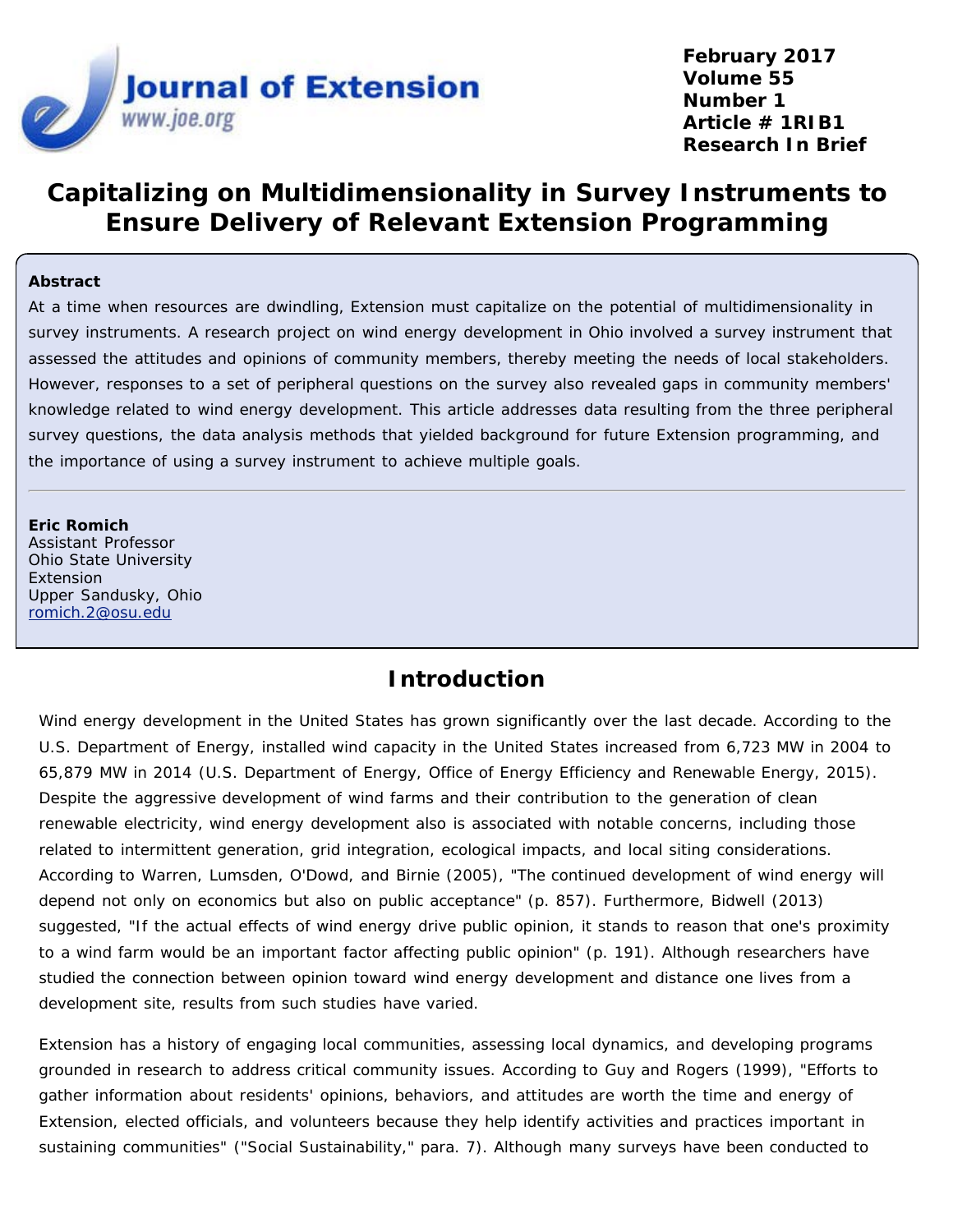identify attitudes and opinions of community residents living close to wind farms, assessment of knowledge gaps that exist among people who have not formed attitudes and opinions prior to development is often overlooked. In addition, perhaps as important as determining residents' attitudes and opinions on a topic is evaluating the accuracy of the knowledge underlying those attitudes and opinions. Research In Brief Capitalizing on Multidimensionality in Survey Instruments to Ensure Delivery of Relevant Extension Programming JOE 55(1)

At a time when resources are dwindling, Extension must capitalize on the potential of multidimensionality in survey instruments. A research project on wind energy development in Ohio involved a survey instrument for assessing community members' attitudes and opinions in response to local stakeholders' requests for information. The survey also was used for identifying critical gaps in residents' knowledge. This article summarizes research results related to three peripheral survey questions designed to measure residents' knowledge, as evidenced by their perceptions of benefits and concerns related to wind energy development. The article also describes how the data were analyzed to inform future Extension programming and stresses the importance of achieving multiple goals with one survey instrument.

# **Purpose and Objectives**

The primary purpose of the research project was to identify local attitudes and opinions toward renewable energy, with a specific focus on wind farms and associated perceived benefits and challenges. The study was conducted in partnership with university, community, and industry stakeholders interested in assessing the attitudes and opinions of community residents toward wind energy development. Specifically, project funding originated from multiple stakeholders, including Ohio State University (OSU) Extension, the OSU School of Environment and Natural Resources, the OSU Social Responsibility Initiative, the Board of Commissioners of Wyandot County, Ohio, the Wyandot County Regional Planning Commission, and EDF Renewable Energy. To protect the integrity of the study and maintain transparency, those involved developed and signed a document that outlined the ground rules for working together. The document was included in the final study report, which is available at [www.go.osu.edu/wyandotwind.](http://www.go.osu.edu/wyandotwind)

A multidimensional questionnaire enabled the research team, of which I was a member, to generate empirical measures of energy and environmental issues from residents in Wyandot County, Ohio. The questionnaire focused on two core objectives:

- 1. *Primary objective.* Determine Wyandot County residents' opinions, attitudes, and behaviors regarding emerging and potentially contentious energy and environmental issues in the community, with a specific focus on wind energy development.
- 2. *Secondary objective.* Conduct a local needs assessment for wind energy education by identifying the most critical local issues and evaluating community members' knowledge of wind energy development benefits and concerns.

The primary objective results were summarized in the *Journal of Extension* article "Residents' Perceptions Toward Utility-Scale Wind Farm Development" [\(www.joe.org/joe/2015december/rb2.php\)](https://www.joe.org/joe/2015december/rb2.php). This article focuses specifically on the secondary objective, addressing the results of the needs assessment questions and implications for Extension related to the methodology used.

# **Methodology**

In 2013, faculty and staff from OSU Extension and the OSU School of Environment and Natural Resources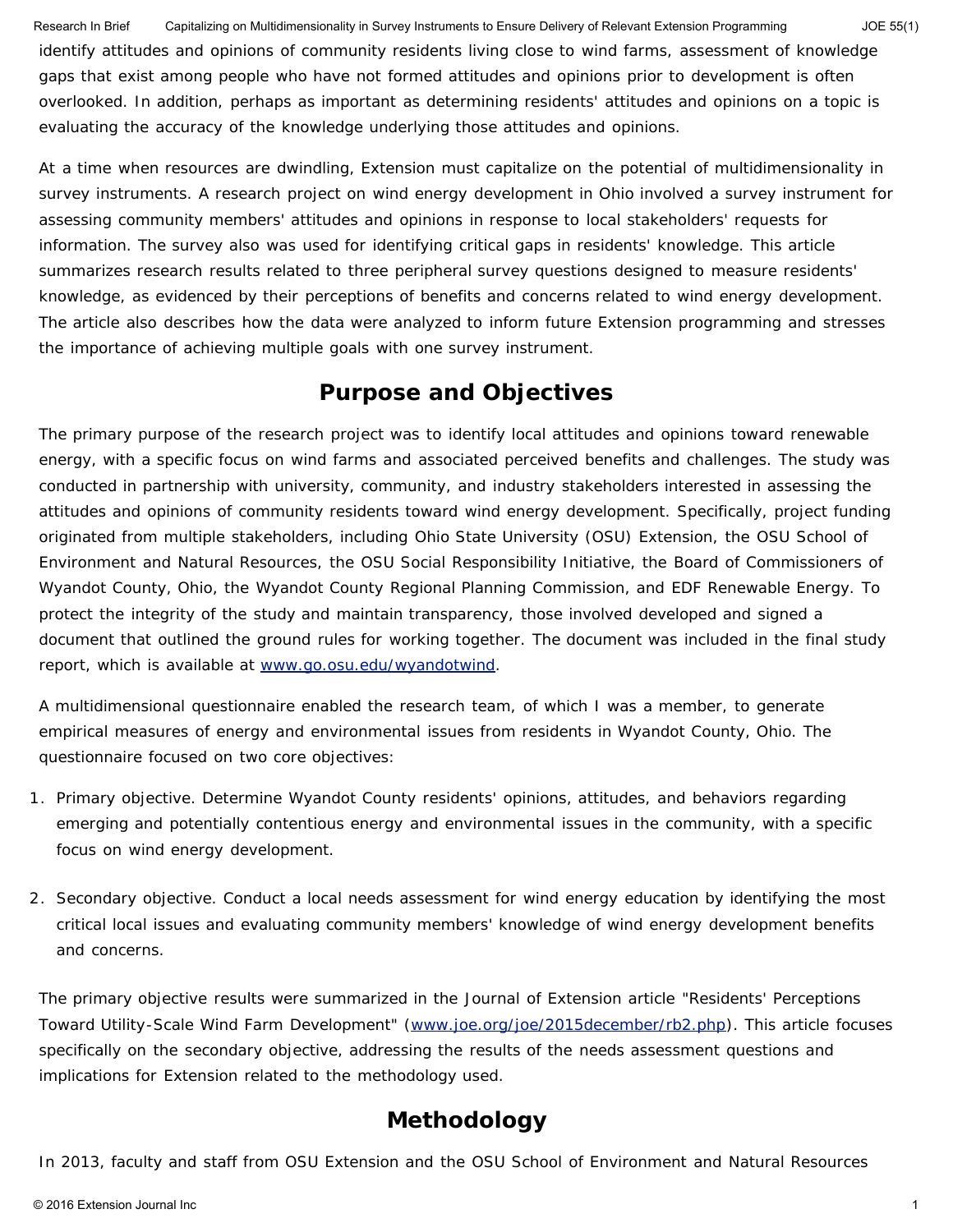Research In Brief Capitalizing on Multidimensionality in Survey Instruments to Ensure Delivery of Relevant Extension Programming JOE 55(1)

and a graduate research assistant created an 11-page, 45-item questionnaire for examining attitudes, opinions, and knowledge related to energy and the environment, with a focus on wind energy development. The study population consisted of homeowners from eight zip code areas in Wyandot County, Ohio. At the time of the survey, a wind developer was actively leasing property in the area for a proposed wind farm project. The development zone of the proposed 100-MW wind farm was in one of the eight zip code areas, allowing for "a consideration of differences between residents located in the development zone and those located elsewhere in the area" (Campbell & Romich, 2015, "Purpose and Objectives," para. 1).

The target population for the study included households in Wyandot County, Ohio. The sample frame was purchased from a private vendor and included a total of 7,127 households. The 700 households comprising the study sample were selected and stratified according to zip code for the purpose of distinguishing between residents living in the proposed wind energy development zone and those living in other parts of the county. We contacted each household up to five times, providing a presurvey notification letter, the initial survey, a reminder postcard, a replacement survey, and a final reminder postcard. After excluding surveys that were undeliverable (83) and recipients who refused to participate (14), we determined the contactable sample to be 603 households. Surveys were collected from 160 households, yielding a 26% response rate. Comparing the total sample frame to the completed sample size, we can be 95% confident that an estimate from the sample survey is within a margin of error of  $\pm$ 10 percentage points of the true population value (Dillman, Smyth, & Christian, 2014). The sample size also varied slightly from question to question due to skipped questions and incomplete responses on multiple-response items.

Three items on the 45-item questionnaire were included for the purpose of determining relevant educational needs among Extension clientele (Figure 1). The first of these items was a multiple-choice single-response question concerning respondents' overarching opinion of whether the benefits outweigh the concerns or the concerns outweigh the benefits with regard to wind energy development. Two additional, multiple-response questions asked respondents to consider potential impacts associated with wind energy development and select the three most important benefits and the three most important concerns. In our analysis of the two multiple-response questions, we calculated the total frequency of responses for each option and did not consider various combinations of responses. According to Santos (2000), "an obvious advantage to this approach is its simplicity, which makes for easy discussion and interpretation of results" ("Methodology," para. 4).

> **Figure 1.** Survey Questions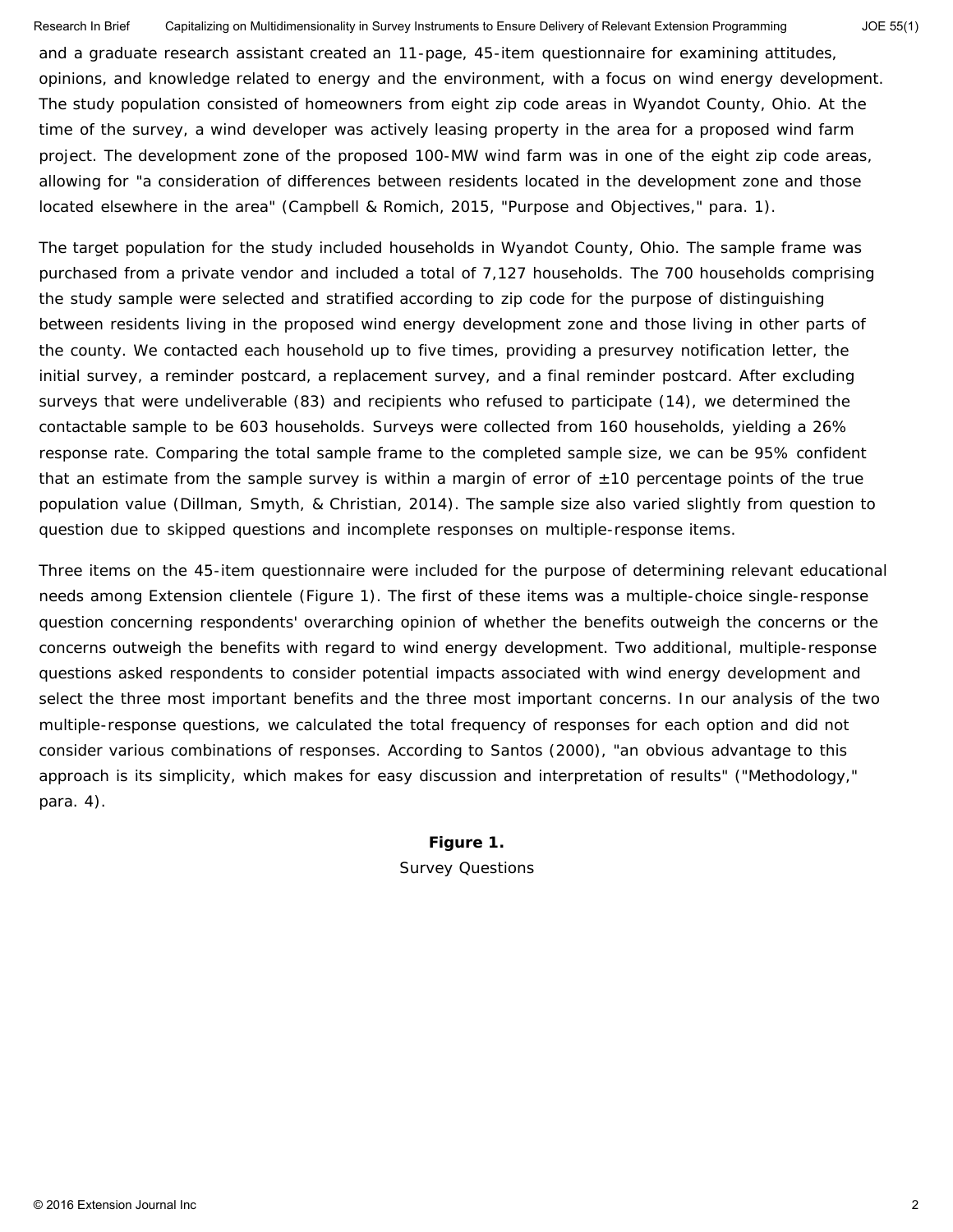| Question 1 | Overall, do you feel the benefits outweigh the concerns or do the concerns<br>outweigh the benefits of wind energy development? (Circle the appropriate<br>response)<br>Potential benefits of windmills outweigh the possible concerns<br>a.<br>b.<br>Possible concerns outweigh the potential benefits<br>Unsure<br>c.                                                                                                                                                                                                                                                                                                                                                                                                                                                                                                                                                                                                                       |
|------------|-----------------------------------------------------------------------------------------------------------------------------------------------------------------------------------------------------------------------------------------------------------------------------------------------------------------------------------------------------------------------------------------------------------------------------------------------------------------------------------------------------------------------------------------------------------------------------------------------------------------------------------------------------------------------------------------------------------------------------------------------------------------------------------------------------------------------------------------------------------------------------------------------------------------------------------------------|
| Question 2 | Please rank the three most important benefits associated with wind energy<br>development. (Rank 1-3 and use each number only once)<br>Low cost of energy generated<br>a.<br>No emission of greenhouse gases<br>b.<br>No water usage to produce energy<br>c.<br>Creates construction jobs<br>d.<br>Creates permanent jobs on site<br>e.<br>Generates economic activity in the community<br>f.<br>Source of income for landowners<br>g.<br>Source of local tax revenue<br>h.<br>Represents an alternative source of energy<br>i.<br>Reduces dependence on foreign energy sources<br>j.<br>k. Mitigate climate change                                                                                                                                                                                                                                                                                                                            |
| Question 3 | Please rank the three most important concerns associated with wind energy<br>development. (Rank 1-3 and use each number only once)<br>Noise from wind turbines<br>a.<br>Impact on the view / appearance of the landscape<br>b.<br>Potential impact on birds and bats<br>c.<br>The potential for damaging local roads during construction period<br>d.<br>Impact of windmills on nearby residential property values<br>e.<br>Integrating wind's intermittent power generation into the electric grid system<br>f.<br>Potential for "shadow flicker" from wind turbine blades<br>g.<br>Loss of farmland production due to land dedicated to windmill infrastructure<br>h.<br>Cost of power generated by wind farms<br>i.<br>Potential for ice particles to be thrown from windmill blades<br>$\mathbf{1}$ .<br>Potential interference with radar signals caused by windmills<br>k.<br>Windmills interfering with aerial spraying of crops<br>l. |

The results were imported into the IBM SPSS statistics package version 17 for a descriptive statistical analysis that included frequency, rank, percentage, and cross tabulation tables. The statistical significance was calculated through use of chi-square analysis and benchmarked with a *p* value of <.05 indicating statistical significance.

### **Results and Discussion**

## **Opinions Toward Wind Energy Development**

The association between geographic location and overarching opinion toward wind energy development was slightly above the level of significance ( $p = .057$ ). In general, respondents living inside the development zone were more likely than those living outside the zone to feel that the concerns of wind energy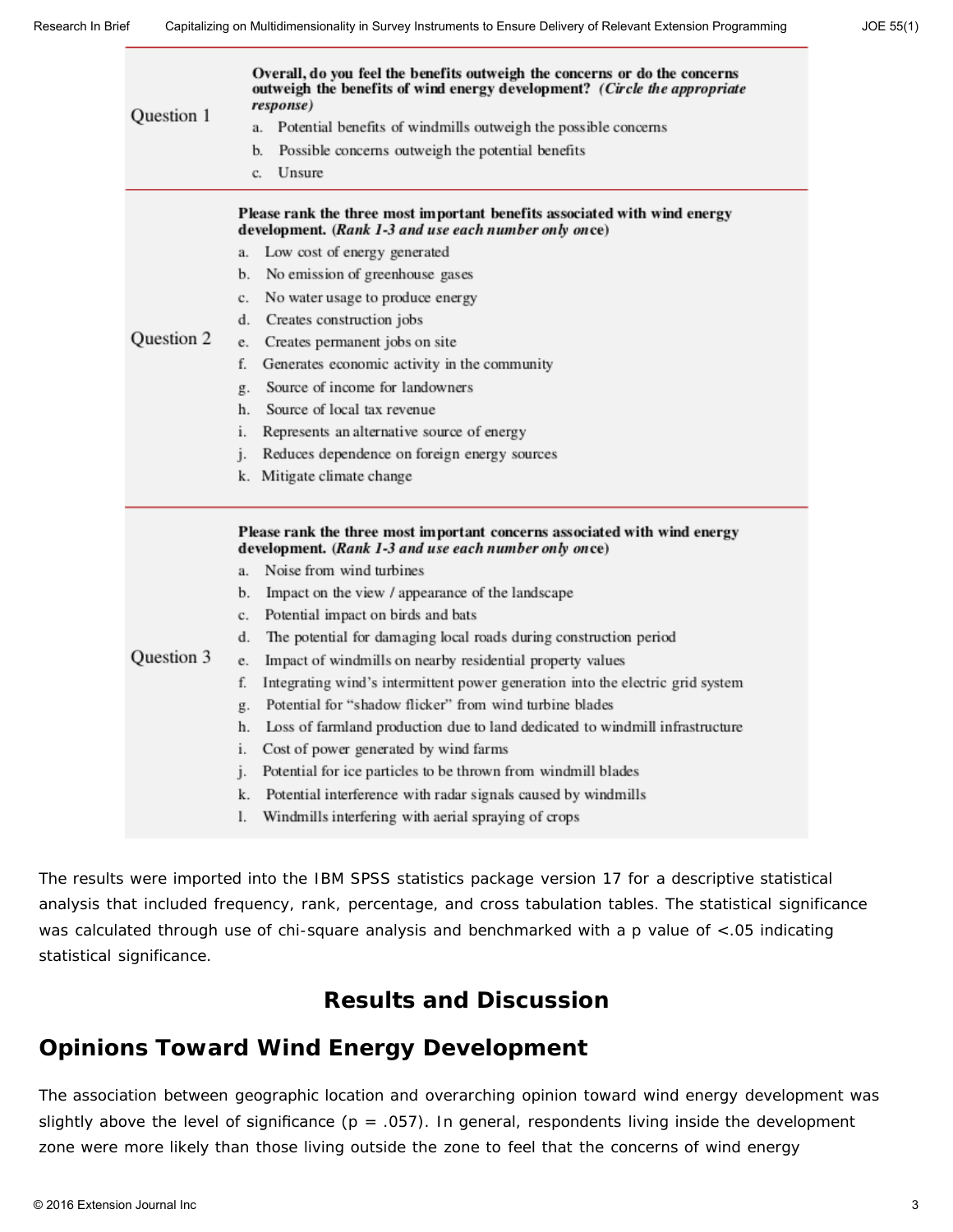development outweigh the benefits (Figure 2). Another important observation concerning the association of geographic location to overarching opinion is that respondents living outside the proposed development zone were more likely than those living in the zone to be unsure about whether the benefits outweigh the concerns or vice versa (Figure 2). Research In Brief Capitalizing on Multidimensionality in Survey Instruments to Ensure Delivery of Relevant Extension Programming JOE 55(1)

#### **Figure 2.**



Respondent Opinions Regarding Whether Benefits Outweigh Concerns or Concerns Outweigh Benefits with Regard to Wind Energy Development

Because the data suggested that more than a third (36%) of the respondents were unsure of how they felt about wind energy development and, thus, were still formulating their opinions, we wanted to consider any differences between the subsets when assessing the frequencies of benefits and concerns selected as most important. Consequently, we conducted a cross-tabulation analysis between the respondents' opinions toward wind energy development (benefits outweigh concerns, concerns outweigh benefits, unsure) and the frequencies of benefits and concerns selected as most important (see Tables 1 and 2).

# **Associations Between Opinions Toward and Perceived Benefits of Wind Energy Development**

Respondents' overarching opinions toward wind energy development were significantly associated (*p* = .009) with their perceptions of the most important benefits of wind energy development. In general, respondents who were unsure whether benefits of wind energy development outweigh concerns or vice versa and those who felt that benefits do outweigh concerns were very similar with regard to their selections of the most important benefits (Table 1). For both subsets, the same four benefits were the most frequently selected: "reduces dependence on foreign energy sources," "low cost of energy generated," "no emission of greenhouse gases," and "represents an alternative source of energy." These benefits tend to relate more closely to global environmental and social impacts than to local interests and impacts. Conversely, the subset of respondents who felt that concerns outweigh benefits preferred, in general, options more closely related to local impacts, such as "generates economic activity in the community," "source of local tax revenue," and "creates construction jobs."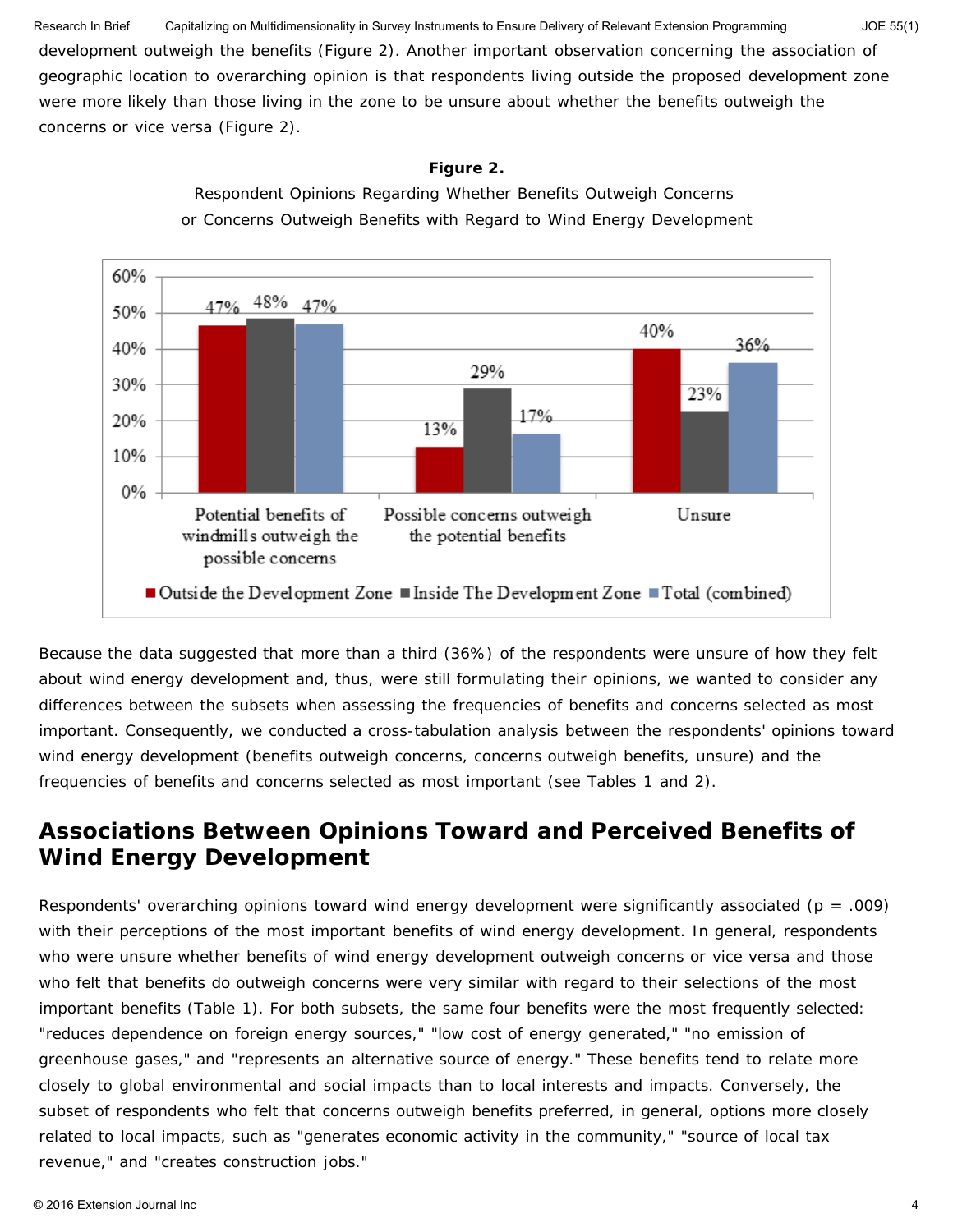### **Table 1.**

Associations Between Opinions Toward and Perceived Benefits of Wind Energy Development

| <b>Benefit associated</b><br>with wind energy      |                | <b>Benefits</b><br>outweigh<br>concerns |              | <b>Concerns</b><br>outweigh<br>benefits |    | <b>Unsure</b> | <b>Total</b> |       |
|----------------------------------------------------|----------------|-----------------------------------------|--------------|-----------------------------------------|----|---------------|--------------|-------|
| development                                        | f              | %                                       | f            | %                                       | f  | %             | f            | %     |
| Reduces dependence<br>on foreign energy<br>sources | 31             | 19.3%                                   | 8            | 17.4%                                   | 27 | 21.4%         | 66           | 19.8% |
| Low cost of energy<br>generated                    | 27             | 16.8%                                   | 3            | 6.5%                                    | 22 | 17.5%         | 52           | 15.6% |
| No emission of<br>greenhouse gases                 | 29             | 18.0%                                   | 3            | 6.5%                                    | 15 | 11.9%         | 47           | 14.1% |
| Represents an<br>alternative source of<br>energy   | 23             | 14.3%                                   | 5            | 10.9%                                   | 19 | 15.1%         | 47           | 14.1% |
| Generates economic<br>activity in the<br>community | 10             | 6.2%                                    | 5            | 10.9%                                   | 8  | 6.3%          | 23           | 6.9%  |
| Source of income for<br>landowners                 | 7              | 4.3%                                    | 5            | 10.9%                                   | 9  | 7.1%          | 21           | 6.3%  |
| Creates permanent<br>jobs on site                  | 7              | 4.3%                                    | 4            | 8.7%                                    | 7  | 5.6%          | 18           | 5.4%  |
| Source of local tax<br>revenue                     | $\overline{7}$ | 4.3%                                    | 5            | 10.9%                                   | 6  | 4.8%          | 18           | 5.4%  |
| Mitigate climate change                            | 11             | 6.8%                                    | $\mathbf{1}$ | 2.2%                                    | 4  | 3.2%          | 16           | 4.8%  |
| No water usage to<br>produce energy                | 8              | 5.0%                                    | $\mathbf{1}$ | 2.2%                                    | 6  | 4.8%          | 15           | 4.5%  |
| Creates construction<br>jobs                       | 1              | 0.6%                                    | 6            | 13.0%                                   | 3  | 2.4%          | 10           | 3.0%  |

The results shown in Table 1 also suggest the existence of a knowledge gap with respect to the local benefits of large-scale wind projects and the need for future Extension programming focused on wind energy taxation in Ohio. Combined, only 5.4% of respondents identified "source of local tax revenue" as a most important benefit of wind energy development. Our research team felt that this percentage was low considering that at the time, large-scale wind projects in Ohio were required to make annual service payments of \$6,000 to \$9,000 per megawatt to local county government (Ohio Revised Code 5727.75). For example, in 2013, the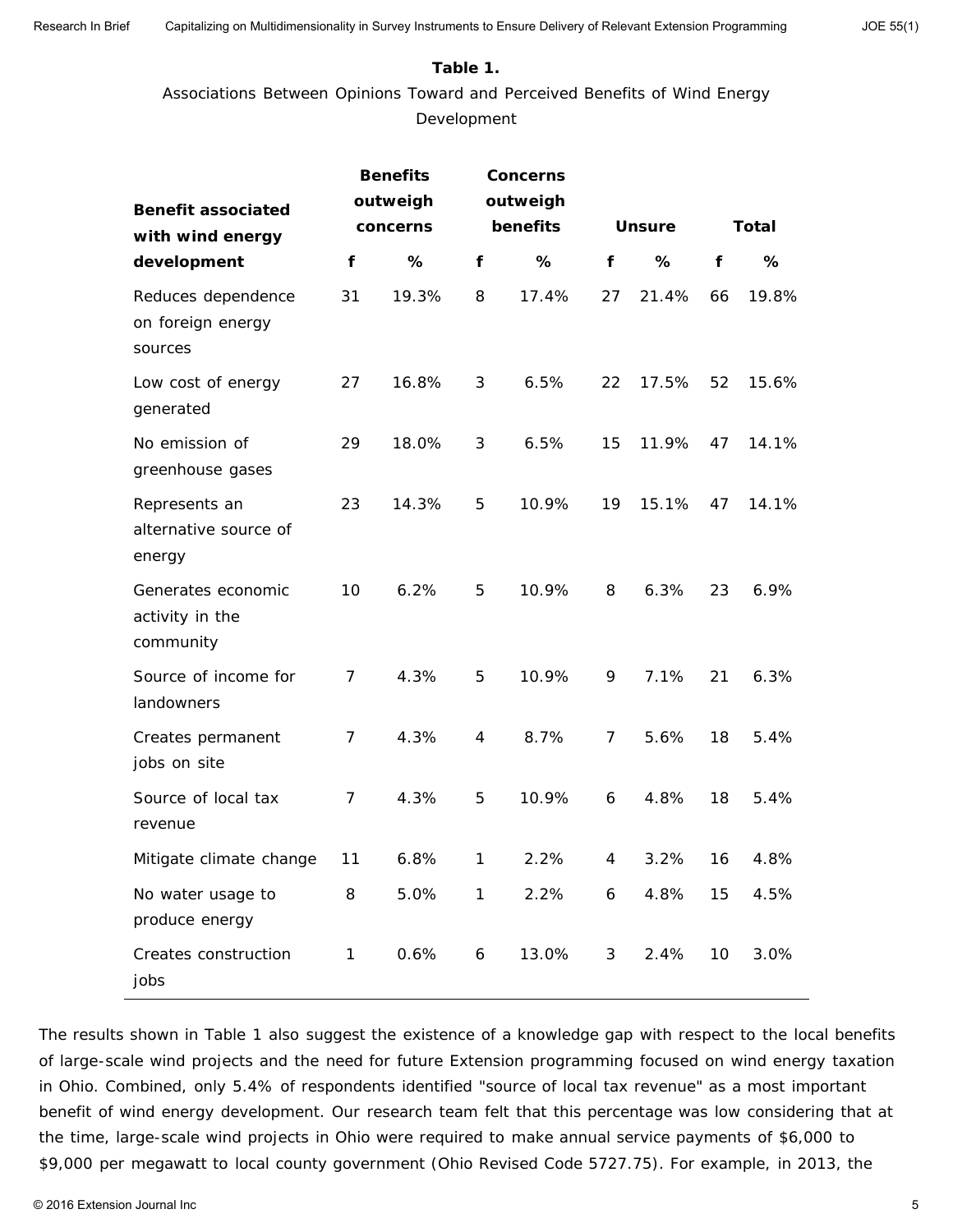304-MW Blue Creek Wind Farm was the largest real estate taxpayer in Van Wert County, Ohio, contributing \$2,070,000 in annual real estate taxes (Van Wert County Treasurer's Office, n.d.)

# **Associations Between Opinions Toward and Concerns About Wind Energy Development**

Respondents' overarching opinions toward wind energy development were not significantly associated (*p* = .484) with their perceptions of the most important concerns related to wind energy development. In general, there was consistency among the three subsets of respondents regarding their respective selections of most important concerns (Table 2). For the three groups combined, the four concerns most frequently selected were "cost of power generated by wind farms," "loss of farmland production due to land dedicated to windmill infrastructure," "impact of windmills on nearby residential property values," and "noise from wind turbines."

#### **Table 2.**

Associations Between Opinions Toward and Concerns About Wind Energy Development

| <b>Concern associated with</b><br>wind energy                                           | <b>Benefits</b><br>outweigh<br>concerns |       |                | <b>Concerns</b><br>outweigh<br>benefits |                | <b>Unsure</b> | <b>Total</b> |       |
|-----------------------------------------------------------------------------------------|-----------------------------------------|-------|----------------|-----------------------------------------|----------------|---------------|--------------|-------|
| development                                                                             | f                                       | %     | f              | %                                       | f              | %             | f            | %     |
| Cost of power generated<br>by wind farms                                                | 24                                      | 15.4% | 11             | 20.4%                                   | 21             | 18.4%         | 56           | 17.3% |
| Loss of farmland<br>production due to land<br>dedicated to windmill<br>infrastructure   | 27                                      | 17.3% | 10             | 18.5%                                   | 17             | 14.9%         | 54           | 16.7% |
| Impact of windmills on<br>nearby residential property<br>values                         | 20                                      | 12.8% | 7              | 13.0%                                   | 18             | 15.8%         | 45           | 13.9% |
| Noise from wind turbines                                                                | 14                                      | 9.0%  | 6              | 11.1%                                   | 19             | 16.7%         | 39           | 12.0% |
| Integrating wind's<br>intermittent power<br>generation into the electric<br>grid system | 21                                      | 13.5% | 4              | 7.4%                                    | 11             | 9.6%          | 36           | 11.1% |
| Impact on the<br>view/appearance of the<br>landscape                                    | 10                                      | 6.4%  | 9              | 16.7%                                   | $\overline{7}$ | 6.1%          | 26           | 8.0%  |
| Potential impact on birds<br>and bats                                                   | 9                                       | 5.8%  | $\overline{2}$ | 3.7%                                    | 6              | 5.3%          | 17           | 5.2%  |
| Potential for damaging                                                                  | 9                                       | 5.8%  | 0              | 0.0%                                    | 4              | 3.5%          | 13           | 4.0%  |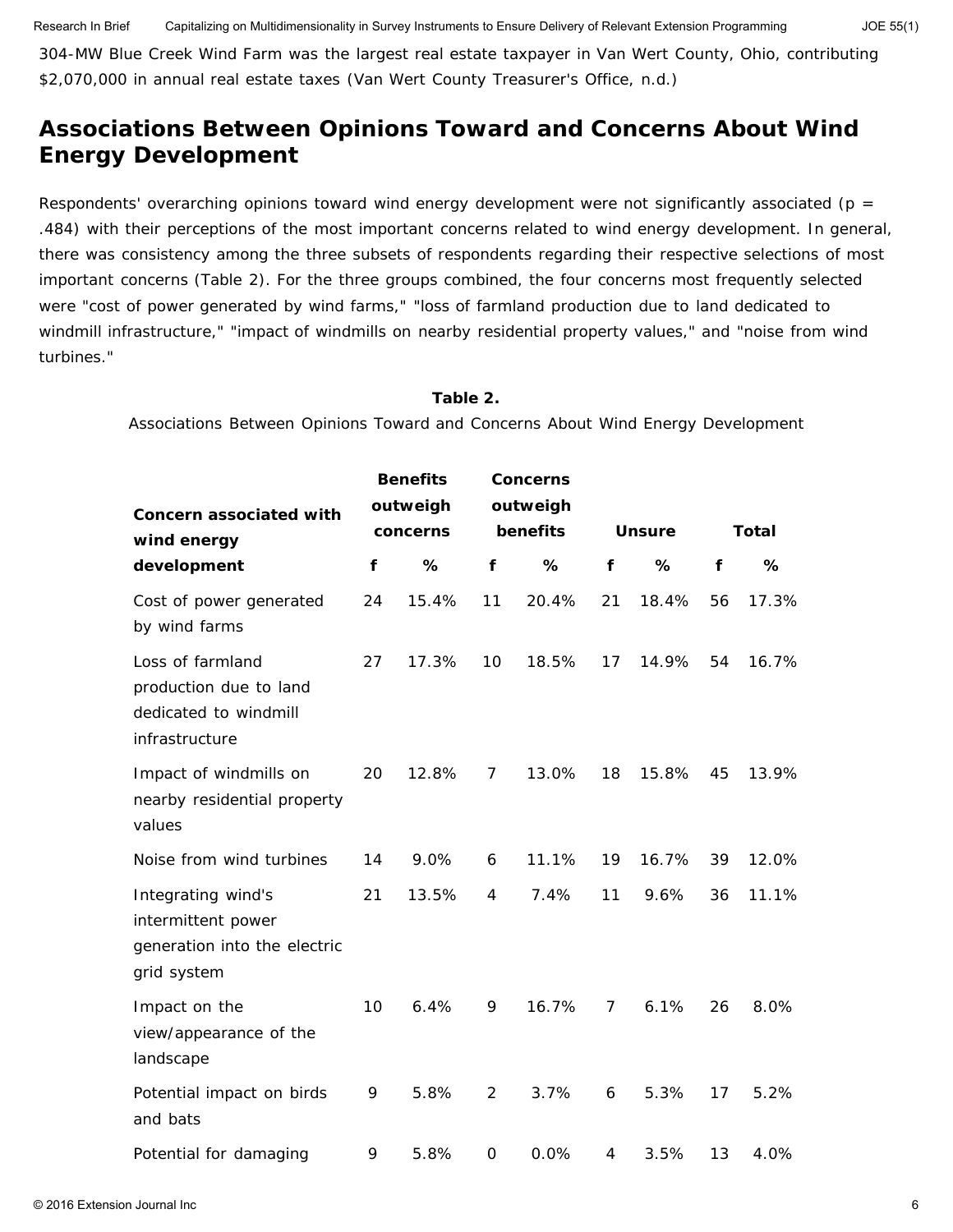| Research In Brief | Capitalizing on Multidimensionality in Survey Instruments to Ensure Delivery of Relevant Extension Programming<br>local roads during<br>construction period |                |      |                |      |   |      |                   | JOE 55(1) |  |
|-------------------|-------------------------------------------------------------------------------------------------------------------------------------------------------------|----------------|------|----------------|------|---|------|-------------------|-----------|--|
|                   | Potential interference with<br>radar signals caused by<br>windmills                                                                                         | 7 <sup>7</sup> | 4.5% | $\overline{1}$ | 1.9% | 4 | 3.5% | $12 \overline{ }$ | 3.7%      |  |
|                   | Windmills interfering with<br>aerial spraying of crops                                                                                                      | $\overline{4}$ | 2.6% | 3 <sup>7</sup> | 5.6% | 3 | 2.6% | 10                | 3.1%      |  |
|                   | Potential for "shadow"<br>flicker" from wind turbine<br>blades                                                                                              | 6              | 3.8% | $\mathbf{1}$   | 1.9% | 2 | 1.8% | 9                 | 2.8%      |  |
|                   | Potential for ice particles<br>to be thrown from<br>windmill blades                                                                                         | 5              | 3.2% | $\overline{0}$ | 0%   | 2 | 1.8% | $\overline{7}$    | 2.2%      |  |

The results shown in Table 2 suggest a potential need for education relating to land-use conversion and impacts of wind energy development. Loss of farmland production was identified as a top concern; however, studies have suggested that permanent land-use conversion from wind energy development is minimal in comparison to total project area. For example, in a 2009 study by the National Renewable Energy Laboratory, researchers assessed 161 large wind projects (greater than 20 MW) and estimated that the total project area for such projects is roughly 84 ac/MW but that the total direct impact of land that is temporarily or permanently disturbed is less than 3% of the total project area (2.47 ac/MW) (Denholm, Hand, Jackson, & Ong, 2009).

# **Implications**

The topic of large-scale energy development is often emotionally charged and controversial, having the potential to divide a community. During the development process, community leaders and residents are in need of research-based information to help them accurately evaluate the full range of impacts to the community. The economic, social, and environmental dynamics of each community are unique; therefore, localized data should be used to assess the community and inform future educational programs.

Extension is uniquely positioned to provide communities with localized data by engaging them in survey research that can assess existing opinions and, at the same time, identify future educational needs. When Extension personnel conduct local needs assessments to inform program development, learners must be integrally involved in determining content (Kluchinski, 2012). As stewards of the community, local Extension professionals can design surveys to capture multiple types of data and then analyze and interpret data to pinpoint how the data apply to the issue at hand. As Skelly, Hill, and Singletary (2014) stated, "Demographic constructs typically exist within the data that can provide a much more detailed picture of target clientele. Cluster analysis allows for that detailed picture to become clearer and subsequent programs tailored and more effective" ("Conclusions and Recommendations," para. 2). To plan for more customized programming, we clustered and examined results of the study described here on the basis of conceptual differences in opinions toward wind energy development.

Although the results from our study are localized, they also contribute to a growing discussion concerning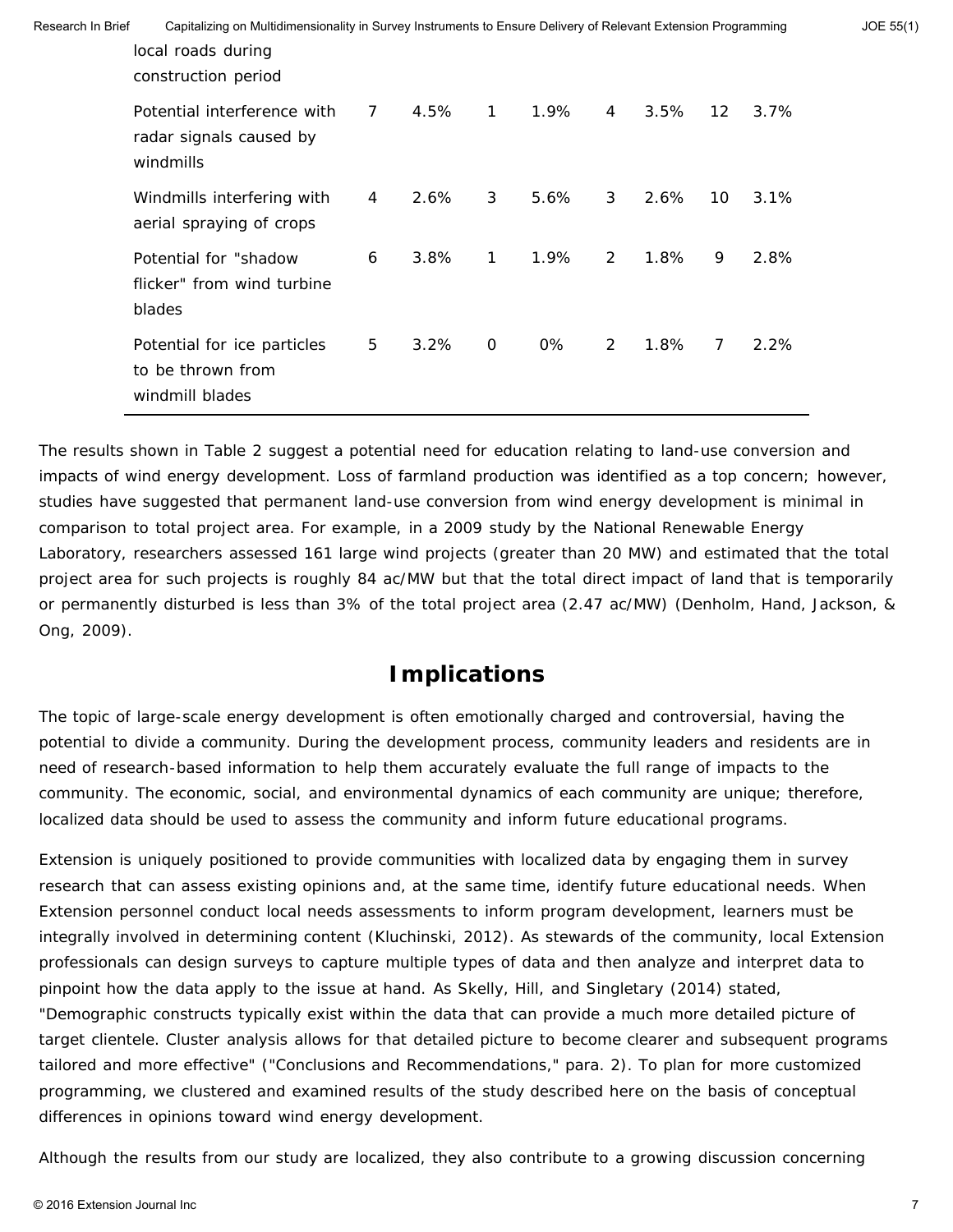community acceptance of large-scale renewable energy projects. However, with regard to overall relevance for Extension professionals, perhaps there is more to gain by considering our process than our results. First, we attended to limited resources by designing a survey instrument that would pull double duty as a gauge of public opinion and an assessment of educational needs. Second, we leveraged traditional strengths of the Extension system, including the willingness to address controversial issues, engage a community, and conduct research to inform timely and relevant educational programs. Large-scale renewable energy projects are often accompanied by conversation and debate, much of it ill-informed. Engaging community interests in local survey research and the discussion of research findings enables Extension to serve as a trusted source to inform a controversial discussion. Research In Brief Capitalizing on Multidimensionality in Survey Instruments to Ensure Delivery of Relevant Extension Programming JOE 55(1)

### **References**

Bidwell, D. (2013). The role of values in public beliefs and attitudes towards commercial wind energy. *Energy Policy*, *58*, 189–199. doi:10.1016/j.enpol.2013.03.010

Campbell, J., & Romich, E. (2015). Residents' perceptions toward utility scale wind farm development. *Journal of Extension*, *53*(6) Article 6RIB2. Available at: <https://www.joe.org/joe/2015december/rb2.php>

Denholm, P., Hand, M., Jackson, M., & Ong, S. (2009). *Land-use requirements of modern wind power plants in the United States* (Technical Report No. NREL/TP-6A2-45834). Golden, CO: National Renewable Energy Laboratory.

Dillman, D. A., Smyth, J. D., & Christian, L. M. (2014). *Internet, phone, mail and mixed-mode surveys: The tailored design method* (4th ed.). New York, NY: John Wiley and Sons.

Guy, S. M., & Rogers, D. L. (1999). Community surveys: Measuring citizens' attitudes toward sustainability. *Journal of Extension*, *37*(3) Article 3FEA2. Available at: <https://www.joe.org/joe/1999june/a2.html>

Kluchinski, D. (2012). Agricultural energy information needs of Cooperative Extension agricultural agents and their clientele. *Journal of Extension*, *50*(6) Article 6RIB7. Available at: <https://www.joe.org/joe/2012december/rb7.php>

Ohio Revised Code. (2015). Exemption on tangible personal property and real property of certain qualified energy projects. Sec. 5727.75. Retrieved from <http://codes.ohio.gov/orc/5727.75%20%20>

Santos, J. R. A. (2000). Getting the most out of multiple response questions. *Journal of Extension*, *38*(3) Article 3TOT2. Available at: <https://www.joe.org/joe/2000june/tt2.php>

Skelly, J., Hill, G., & Singletary, L. (2014). Probing needs assessment data in depth to target programs more effectively. *Journal of Extension*, *52*(2) Article 2RIB1. Available at: <https://www.joe.org/joe/2014april/rb1.php>

U.S. Department of Energy, Office of Energy Efficiency and Renewable Energy. (2015). *WINDExchange: Installed Wind Capacity*. Retrieved June 16, 2015, from [http://apps2.eere.energy.gov/wind/windexchange/wind\\_installed\\_capacity.asp](http://apps2.eere.energy.gov/wind/windexchange/wind_installed_capacity.asp)

Van Wert County Treasurer's Office. (n.d.). *Top 25 taxpayers in Van Wert County real estate taxes 2013*. Retrieved June 2016 from <http://vanwertcounty.org/treasurers-office/top-25-taxpayers/>